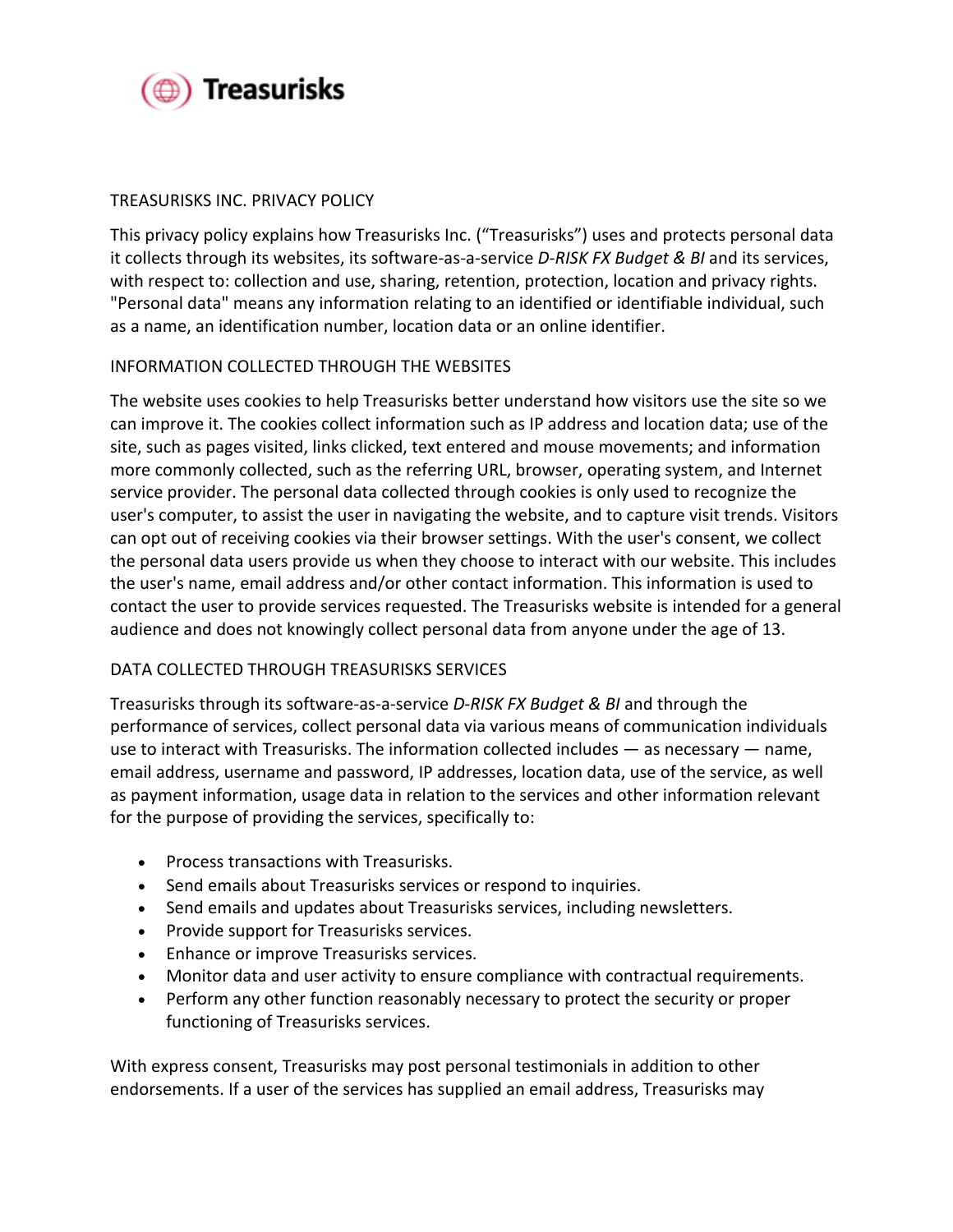

occasionally send emails to promote new features, solicit feedback or keep the user up to date with Treasurisks and its products.

## SHARING PERSONAL DATA

Whether collected through the websites, a software-as-a-service or Treasurisks services, personal data is never sold or disclosed without a lawful basis. However, in the course of business, Treasurisks may hire third-party individuals or organizations to help deliver services. Treasurisks may also hire third parties to operate, maintain, repair, or otherwise improve or preserve files or systems. In those cases, the third parties only process personal data collected by Treasurisks, on Treasurisks' behalf, under Treasurisks' written instructions, and/or under contractual arrangements containing specific clauses that demand the same level of security and protection of the personal data shared with them, as provided for by Treasurisks. All third parties engaged by Treasurisks are subject to this policy.

Where Treasurisks is required by law to disclose personal data, disclosure will only be done upon demonstrated lawful authority to do so. As permitted by law, Treasurisks may also access or disclose personal data when it is reasonable to believe that it is necessary to (i) enforce applicable terms of service, including investigation of potential violations; (ii) detect, prevent, or otherwise address fraud, security or technical issues; or (iii) protect the rights, property or safety of users and the public. This includes exchanging information with other companies and organizations for fraud protection and spam/malware prevention.

## RIGHT TO ACCESS, EDIT & REMOVE YOUR DATA

Individuals may access, edit or remove their personal data by contacting Treasurisks directly at info@treasurisks.com. Treasurisks will ensure the accuracy of personal data and allow individuals the opportunity to correct their personal data upon request and as necessary. Treasurisks will also delete, upon request, any inaccurate personal data or personal data for which consent has been withdrawn. An access request cannot be accepted if it puts the privacy of others at risk. Access, correction and deletion of personal data are provided for free, except where the request requires disproportionate technical effort (such as developing a new system or fundamentally changing an existing practice), or would be extremely impractical (for instance, requests concerning information residing on backup systems). In such cases, Treasurisks will charge a fee corresponding to administrative costs and provide justification for the fee. If the access request relates to personal data stored by a client of Treasurisks, the request will be redirected to that client to respond to the individual. While we will seek to address any request and resolve any complaint regarding this policy, other complaint mechanisms exist. Treasurisks is subject to the investigatory and enforcement powers of many countries, including, but not limited to: the Federal Trade Commission (FTC) in the U.S., the Office of the Privacy Commissioner of Canada in Canada and the national data protection authorities in Europe. Treasurisks informs individuals of those resources as relevant.